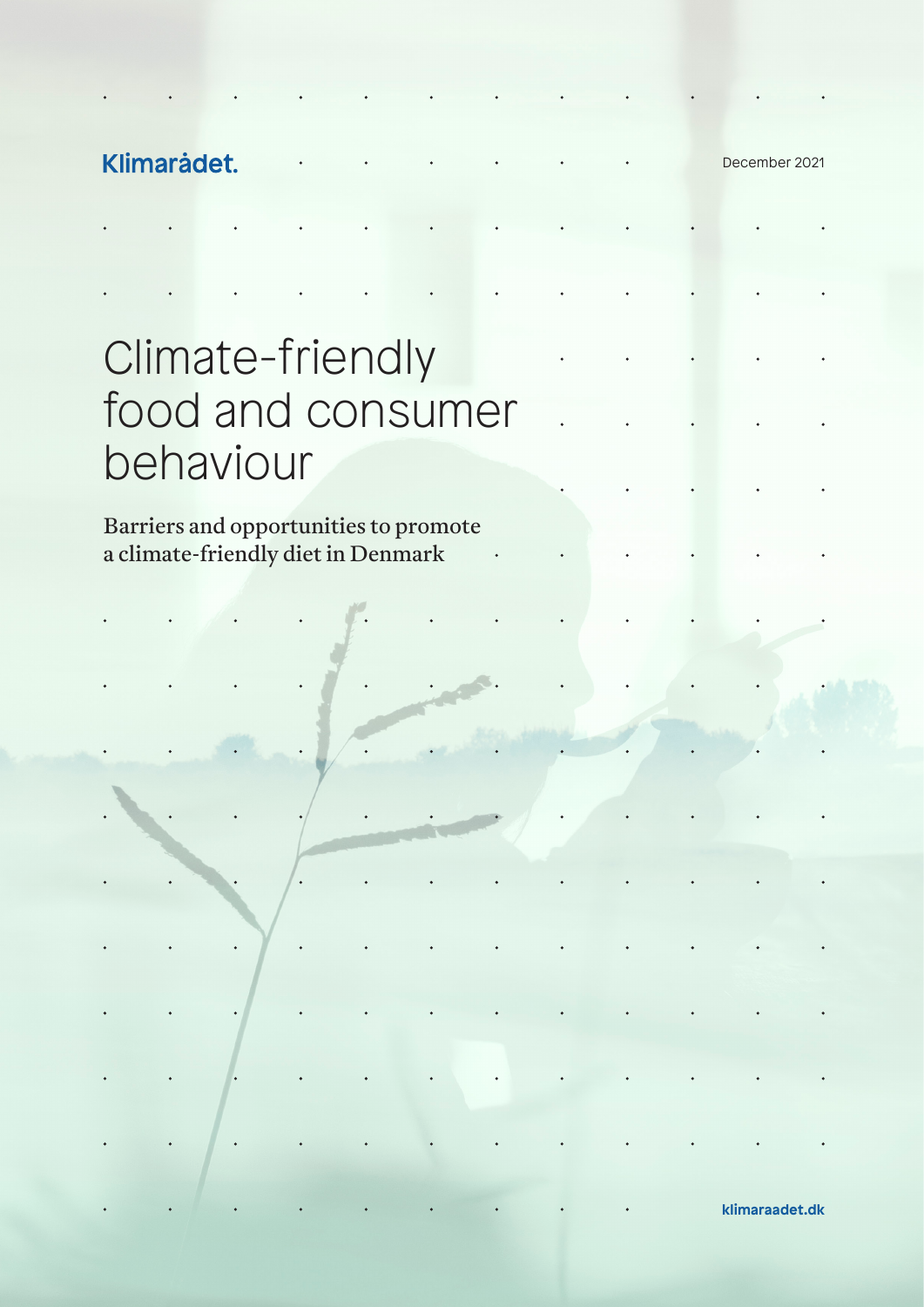### Who is the Danish Council on Climate Change?

The Danish Council on Climate Change provides recommendations on climate initiatives in the transition to a low-carbon society. They are based on independent professional analyses, centered on the overall objective of how we can make a cost-efficient transition. The objective is a future with very low emissions of greenhouse gasses while maintaining social welfare and development.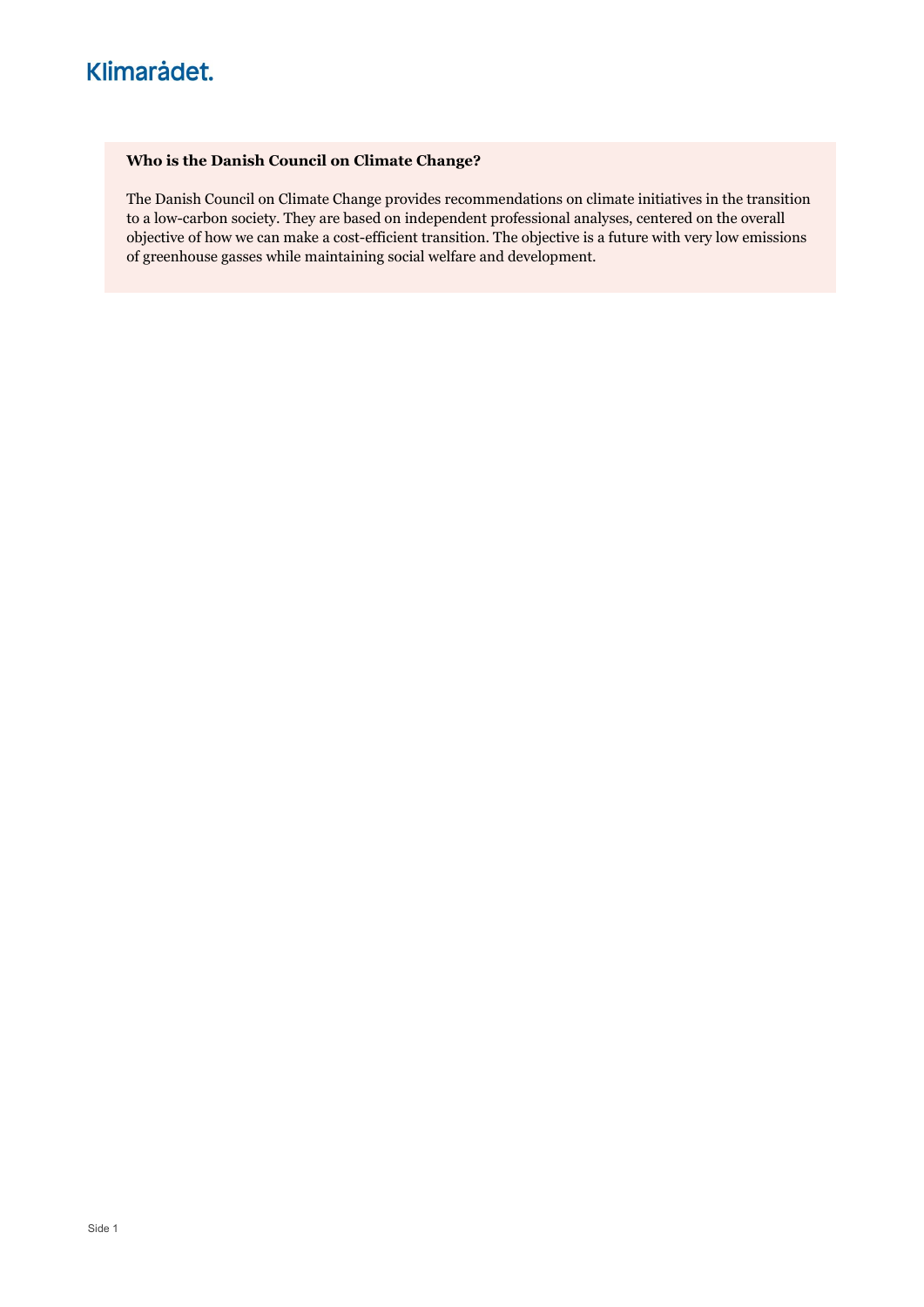### Climate-friendly food and consumer behaviour

Barriers and opportunities to promote a climate-friendly diet in Denmark

### 1. Introduction, conclusions and recommendations

### Global food consumption has a large climate and environmental impact

It is globally recognised that the food system has a large impact on climate, the environment and global health, and that this impact may be altered by changing the way people compose their diet. The UN Intergovernmental Panel on Climate Change (IPCC) estimates that the global food system constitutes approximately 30 per cent of total global greenhouse gas emissions, and thereby contributes significantly to climate change. Emissions of greenhouse gases from food systems originate from direct emissions from agricultural production and from deforestation caused by agricultural production, among other things. Cattle and pig farming, and other animal agriculture contribute significantly to climate change, as the animals emit greenhouse gases such as methane from cows and methane and nitrous oxide from slurry. Furthermore, global animal agricultural production, including the production of fodder, accounts for more than 80 per cent of global agricultural land. In addition to the climate impact, continuing agricultural production at current or increased levels and continuing the expansion of global agricultural lands will put further pressure on nature and natural resources, including increased deforestation and overconsumption of freshwater.

Changing global food consumption can significantly reduce emissions from global agricultural production and thereby give an important contribution to the temperature target of the Paris Agreement. Scientific research suggests that the climate impact of global agricultural production can be reduced by approximately 45 per cent in 2050 if everyone in the world adopted a sustainable diet. This could also free up 60 per cent of global agricultural lands, which would thereby be available for other purposes. A sustainable diet mainly consists of plant-based foods, and to a lesser degree of animal-based foods. Such a dietary change would also have a positive effect on public health.

#### Denmark's large consumption of animal-based foods is not sustainable on a global scale

Current Danish food consumption is an obstacle to Denmark's ambition of taking the lead in climate change mitigation, as the Danes have one of the largest climate footprints from food consumption per capita. The average Dane eats more than double the amount of animal-based food compared to the global average, and also eats more meat and dairy products than the European average. This means that the climate impact of Danish food consumption exceeds the sustainable level seen from a global perspective.

The aim of this analysis is to identify the barriers to an increased climate-friendly diet in Denmark and to identify potential instruments to reduce these barriers. The Danish Council on Climate Change (DCCC) proposes various measures that can accelerate the transition to more climate-friendly food consumption in Denmark. In addition, the purpose of the analysis is to estimate the climate effect if all Danes changed to a climate-friendly diet. The analysis focuses on reducing Danish consumption-based emissions, which is another way of accounting for Denmark's climate impact instead of measuring territorial emissions. Binding international obligations and national targets, such as the Danish 70 per cent reduction target in 2030, are based on Denmark's territorial emissions.

A reduction of Denmark's consumption-based emissions from food will also reduce emissions outside Denmark. This supports the objective of the Danish Climate Act: ensuring that Denmark contributes to reducing global emissions. Finally, greater demand for plant-based foods may incentivise Danish food producers to focus more on climate-friendly food products.

There are several ways to reduce the climate impact of Danish food consumption, e.g. by changing diets, by reducing food waste or in some cases by consuming locally produced food instead of imported food. It is relevant to look into these different options. However, this analysis focuses solely on the climate impact of changing eating habits in Denmark, with a specific emphasis on consumption of plant-based foods versus animal-based foods.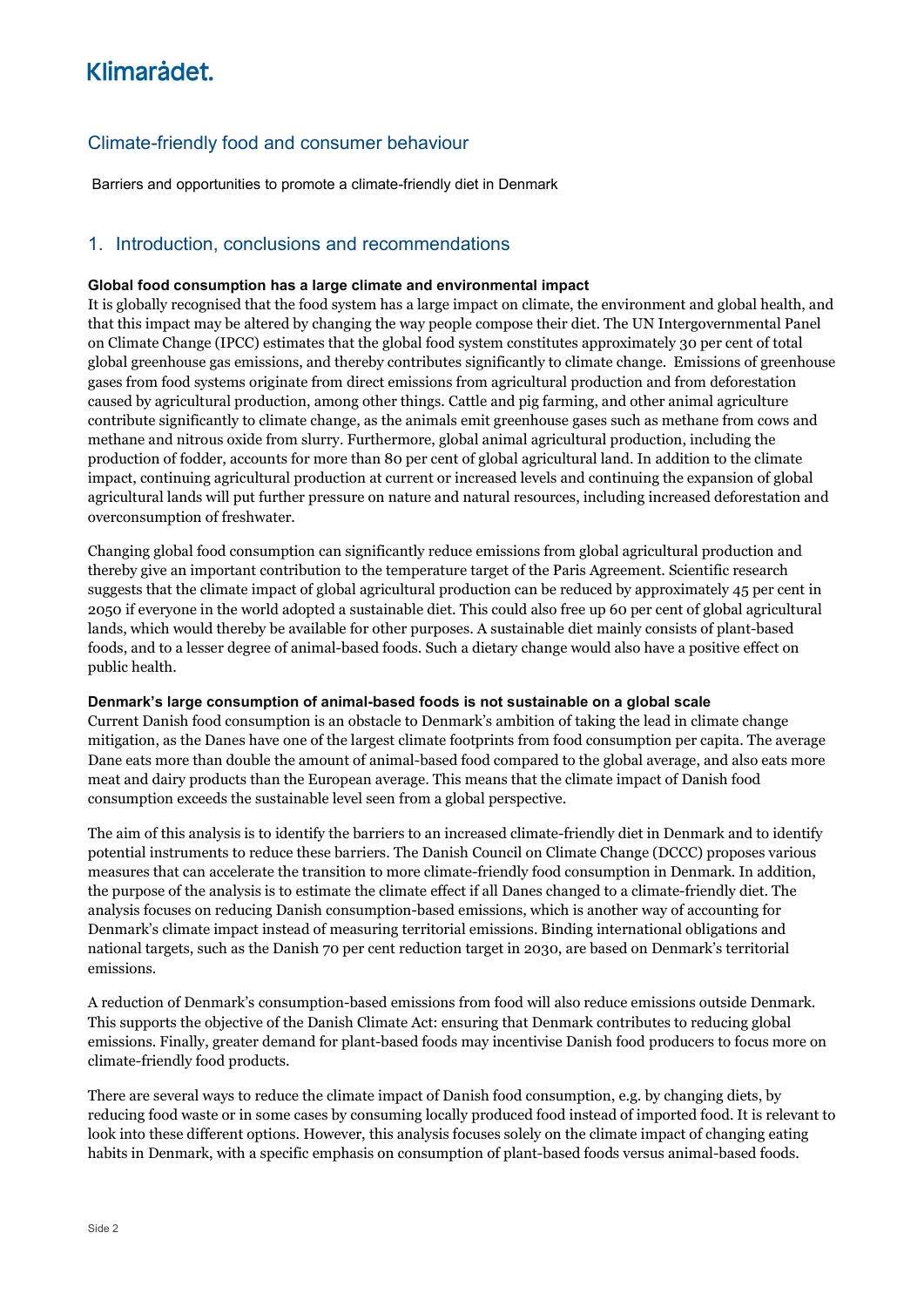Changing the food composition is thought to be one of the main factors to changing the climate impact of food consumption.

### Significant climate benefits can be achieved if more people in Denmark were to follow the official Danish dietary guidelines

In 2021, the Danish Government presented Denmark's new official dietary guidelines, which aim to guide the Danes to a healthier and more climate-friendly diet. The dietary guidelines are based on the EAT-Lancet diet, a healthy, climate-friendly and environmentally sustainable diet that can feed ten billion people in 2050. The dietary guidelines have been adjusted to reflect Danish food habits, health and sustainability. However, there is still a high degree of consistency between the new Danish guidelines and the EAT-Lancet diet.

According to Denmark's new dietary guidelines, Danes should considerably reduce their consumption of animalbased foods and increase their consumption of vegetables and legumes. However, there may be reason to update the dietary guidelines in the future if the scientific foundation changes, or if there is a wish to further reduce the climate impact of Danish food consumption.

If all Danes were to follow the new dietary guidelines, the DCCC analysis shows this would result in a direct reduction of global greenhouse gas emissions by 2.6-3.9 million tonnes annually. Without changing their energyintake, the average Dane between the ages of 6 and 64 could reduce the climate impact of their diet with 31-45 per cent if they followed the dietary guidelines. The reduction potential for younger children and people aged over 65 is slightly lower at 17 per cent and 23-36 per cent, respectively. The reduced climate impact would primarily come from a decrease in the consumption of animal-based products compared to the current diet composition. Changing diets will at the same time improve health conditions in Denmark and reduce the environmental impact of the Danish food consumption.

#### The government should create a national climate database for food

Recent studies have shown that consumers are becoming increasingly aware of the climate impact of their diets, but that it is difficult for them to identify climate-friendly foods. At the same time, both public and private actors have started working on helping consumers better understand the relationship between different foods and their climate impact. However, these actors use different climate databases to assess the climate impact of foods, and there is uncertainty about the ideal choice of data and assessment method.

This situation is unsustainable and, in the worst case, it will lead to conflicting signals about what is actually climate-friendly. This can lead to scepticism, uncertainty and confusion among consumers, which in turn can reduce the population's commitment to consuming a more climate-friendly diet.

Therefore, the DCCC recommends that the government, in close cooperation with industry and scientists, establish a national and publicly available climate database with information about the carbon footprint of different food products. The database should focus on providing consumers, businesses and others with better information, especially because many actors within this field rely on different climate databases. Moreover, it is important that the climate database is based on the best possible information, and is accompanied by transparent communication on assumptions and uncertainties about the data. It is therefore important that the database is updated regularly with the ongoing involvement of experts and stakeholders. Initially, the climate database should include estimates of the climate impact of the main food categories to help consumers navigate between them. In time, the government can strive towards a greater degree of detail to help consumers navigate the most climate-friendly alternatives within a product category. It should be emphasised that the common European method for calculating the climate and environmental impact of different types of products, the Product Environmental Footprint (PEF), is still being developed. PEF strives to establish common EU guidelines for calculating the climate and environmental impact of different types of products and to develop specific guidelines for product categories, as for example milk. The development of the Danish database should take the EU's work on PEF into account.

#### The climate impact is only expected to be marginally offset by changed consumption abroad

A reduction of Danish meat consumption may result in both increased meat consumption in other countries and a decrease in global meat production, as the price of meat will drop slightly once Danish demand decreases. Hence,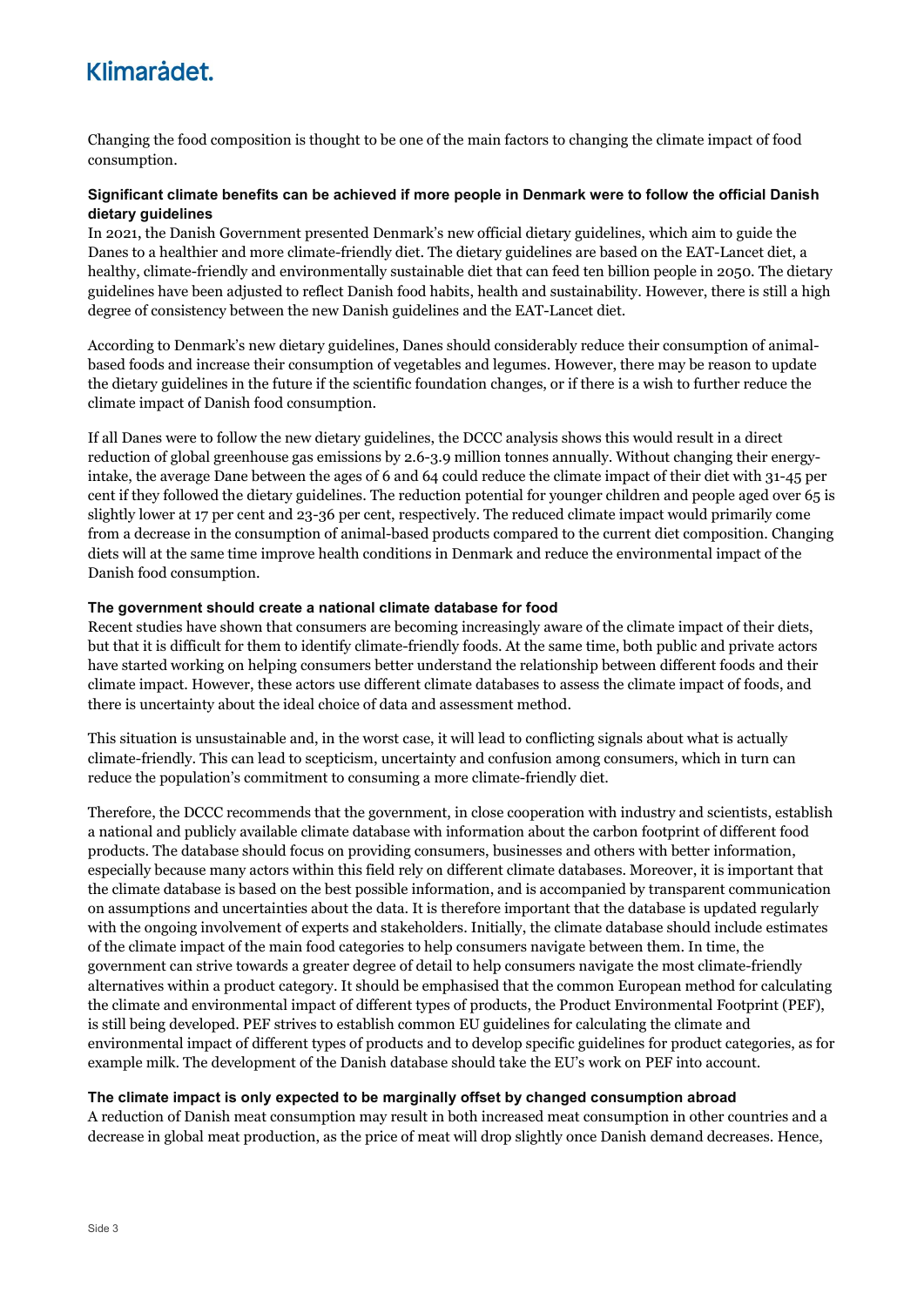the global climate impact of Danish dietary changes could be eroded if consumers abroad eat the meat that the Danish consumers have stopped eating. This is known as the risk of carbon leakage.

DCCC calculations indicate that if Danish consumers change diets, consumers abroad will only change their food consumption slightly in the long term. The calculations show that only approximately 5 per cent of a total decrease in Danish meat consumption will be offset by increased meat consumption abroad. In other words, if total Danish consumption of animal-based products decreases by 100 kg, consumption of these products will only increase by approximately 5 kg abroad. This means that the net global effect will be a 95 kg reduction in animal-based products and in the long term, the climate effect of altered Danish diets is only marginally offset by changed consumption patterns abroad. The climate effect may, however, be smaller in the short term as it takes time for the production sector to adapt to changed demands.

The DCCC's calculations indicate that there will only be a limited decrease in Danish livestock production as a result of the Danish population consuming fewer animal-based products. The calculations show that total Danish livestock production would only decrease by approx. 0.4 per cent if Danish consumption of animal food products decreases by 8 per cent. In the animal-based food industry, production would decrease by approximately 1 per cent. This limited effect on Danish production can be attributed to the fact that Denmark exports a large part of the animal-based foods produced in Denmark. It is expected that the greater the decrease in Danish consumption of animal-based foods, the greater the reduction of the Danish production of animal-based products.

The calculations indicate that the effect on total Danish territorial greenhouse gas emissions is relatively limited. Therefore, it is also necessary to focus on efforts to reduce emissions from livestock production, if we want Danish agriculture to make a significant contribution to achieving the Danish national climate goals. However, the calculations also indicate that a change in demand may to some extent incentivise Danish food producers to produce food that is more climate-friendly. The extent of this effect must however be taken with some reservation.

### There are many barriers to following the dietary guidelines

In recent years, a growing share of the population has become significantly more aware of the climate impact of food consumption. In 2021, almost half of the population believed that meat consumption in Danish diets must be reduced. Young people in particular express a wish to consume less meat. However, other analyses show that it is difficult for people to act on these ambitions. Figures for household purchases show only a relatively limited reduction of beef and lamb consumption since 2015. Poultry consumption has increased, while pork consumption has decreased, both of which are meats with a lower carbon footprint. Danish dinner meals that contain meat has increased even from 2017 to 2019. Therefore, there is no immediate evidence that a significant number of Danes are switching to a more climate-friendly diet, despite the increased awareness.

There are several explanations to why Danes, despite good intentions, are not eating more climate-friendly. Shopping, cooking and eating are all routine based habits that have to fit into the daily life. There are practical and logistical considerations, and consumers have to divide their attention between what they eat and other daily concerns like work, school, cleaning, leisure activities etc. This may explain why there is no evidence that consumers have significantly changed their food habits, despite the considerable focus among the population on the climate impact of food consumption in recent years.

The DCCC has identified the most crucial barriers to changing dietary habits, and the analysis shows that several of these barriers are related to mealtime customs and habits. Price is an important factor in food choice, but consumer habits are also a big barrier when it comes to changing dietary composition. Many people are used to cooking certain types of food and feel they lack the competences to make tasty climate-friendly food. Therefore, climate-friendly food can be perceived as a compromise with taste. Many consumers are used to shopping in a certain way as part of their busy lives while they are also part of a social environment. In this environment, new eating habits can conflict with the habits of others and a general wish to fit in. Furthermore, consumers associate some diets with certain personality traits and are reluctant to identify with the group of people who eat climatefriendly food. Finally, many are unsure what foods are actually climate-friendly.

#### Normalising climate-friendly eating habits will encourage behavioural change

Today, very few people eat a climate-friendly diet. Evidently, this is a barrier to changing eating habits as eating a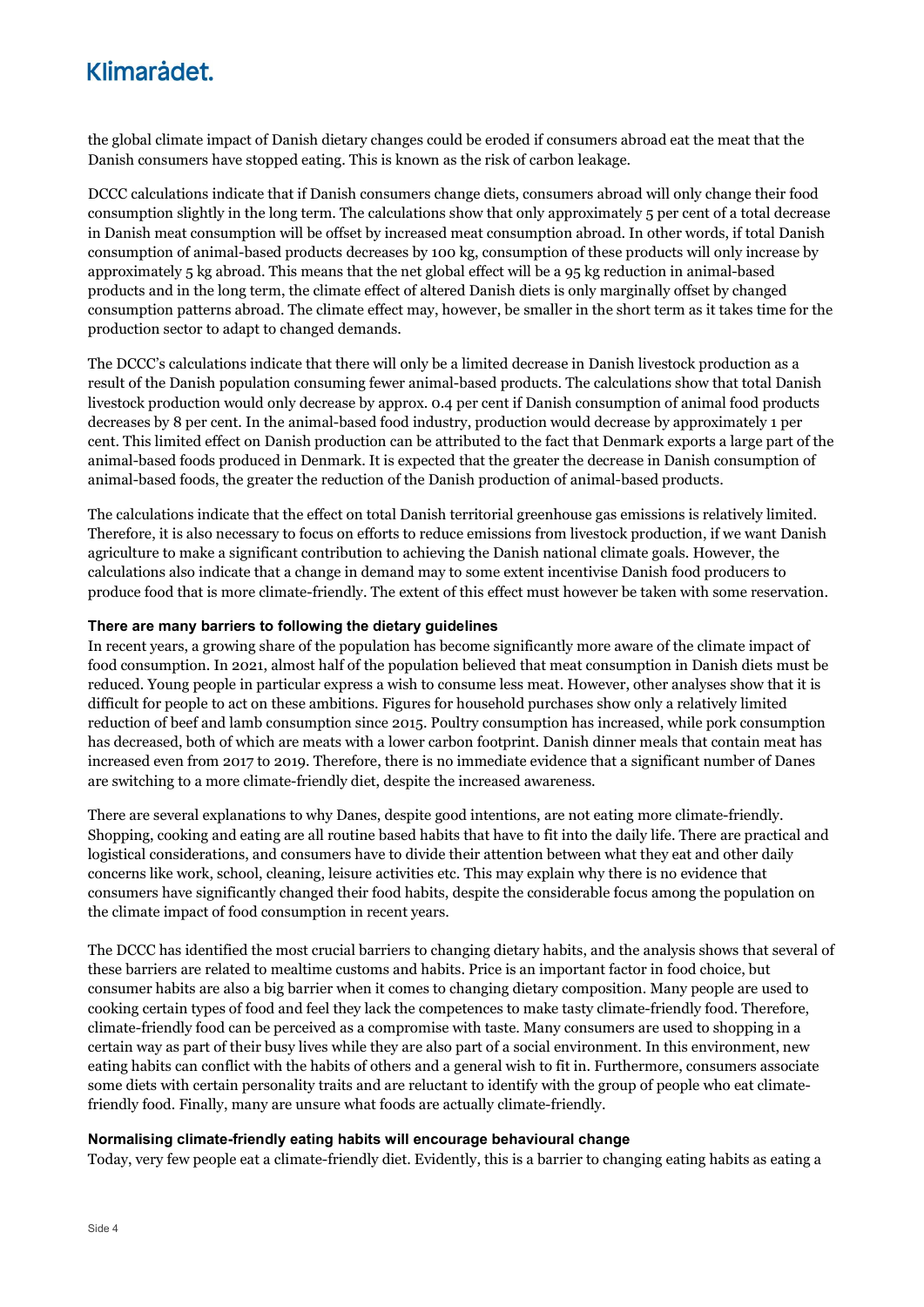climate-friendly diet is not the norm. When climate-friendly food is rarely eaten, it is easier to assume that a climate-friendly diet is reserved for a particularly idealistic group of consumers, that it is difficult to prepare, that it is not filling and that it tastes bad.

There is a clear need to normalize climate-friendly diets if a climate-friendly Danish diet is to be promoted. Studies point to the fact that climate-friendly foods will be considered increasingly normal the more frequent Danes are exposed to it and as such uncovering new eating habits. This will also change the perception that only certain sub-cultures consume climate-friendly diets. Normalizing a climate-friendly diet in the private sphere will also influence the way Danes act in their respective social networks, which can encourage behavioural changes in society as a whole. Normalizing climate-friendly eating habits will help change society's perception of climatefriendly diets from being a marginal behaviour to being the norm. Research suggests that once this happens, new behaviour can spread quite quickly through common social dynamics.

Effective efforts to normalise a more climate-friendly diet could be by explicitly encouraging a change in eating habits through communication and framing, particularly by public authorities. This can help alleviate the perception that following the dietary guidelines is difficult or socially atypical, and that it is, in fact, a behaviour that everyone can adopt.

Normalising a climate-friendly diet requires a variety of measures. Decision-makers in the government, regions and municipalities can implement some of these measures, while other measures should be implemented by private actors.

### Taxes are effective, but not sufficient

The price of products should reflect the climate impact of their production. This is a general and recognised principle of effective climate action. This means that the higher the climate impact a product has, the more expensive it should be. In that way, consumers would be better incentivised to choose the products that are cheapest and least harmful for society, and to choose a mix of products that reflect the cost of consumption for society as a whole. The DCCC has proposed a tax system that, in addition to taxing Danish emissions, also accounts for emissions outside of Denmark. This was done in the analysis Known paths and new tracks to 70 per cent reductions published in 2020. The tax system should ideally consist of a tax on Danish emissions from agriculture and land use etc. combined with a consumption tax on food, which includes both products produced in Denmark and imported products. However, consumption and production taxes should be balanced to avoid that emissions from food production are more heavily taxed than other emissions. A tax on foods based on their climate impact would encourage consumers to switch from foods with large climate impacts to more climate-friendly alternatives.

There may however be various practical challenges to introducing a consumption tax that reflects the climate impact of foods. Ideally, the tax system needs to be detailed enough to reflect the precise climate impact of each food item. However, it could be costly to administer such a complex system. In practice, it will be a trade-off between the two considerations. During the course of 2022, the government's expert group working on a green tax reform will submit its final report, where emphasis, among other things, is expected to be on how to impose taxes on emissions from agriculture. The DCCC calls for the government to expand the mandate of the expert group to include a model for consumption taxes on foods. This would provide the government with a solid, scientific and holistic basis to build on.

However, as mentioned, there are many barriers beyond cost that are preventing Danes from adopting a climatefriendly diet. Therefore, economic regulation should be accompanied by initiatives that address the other barriers and contribute to normalizing a climate-friendly diet. These other behavioural measures are the main focus of the DCCC's recommended instruments in this analysis. The instruments could suitably be the focus of the Danish Government's initiative on climate friendly behaviour that is expected in 2022.

From an economic perspective, introducing taxes that nudge consumers to eat differently or pay more for the foods they want to continue eating will be a welfare loss for individuals. This also applies to other behavioural taxes. However, other behavioural measures can contribute to the normalization of climate-friendly diets, and can thereby reduce the welfare loss by influencing preferences and in turn reduce the socio-economic costs of implementing dietary change in Denmark. How we choose what we eat is not a choice made in isolation and free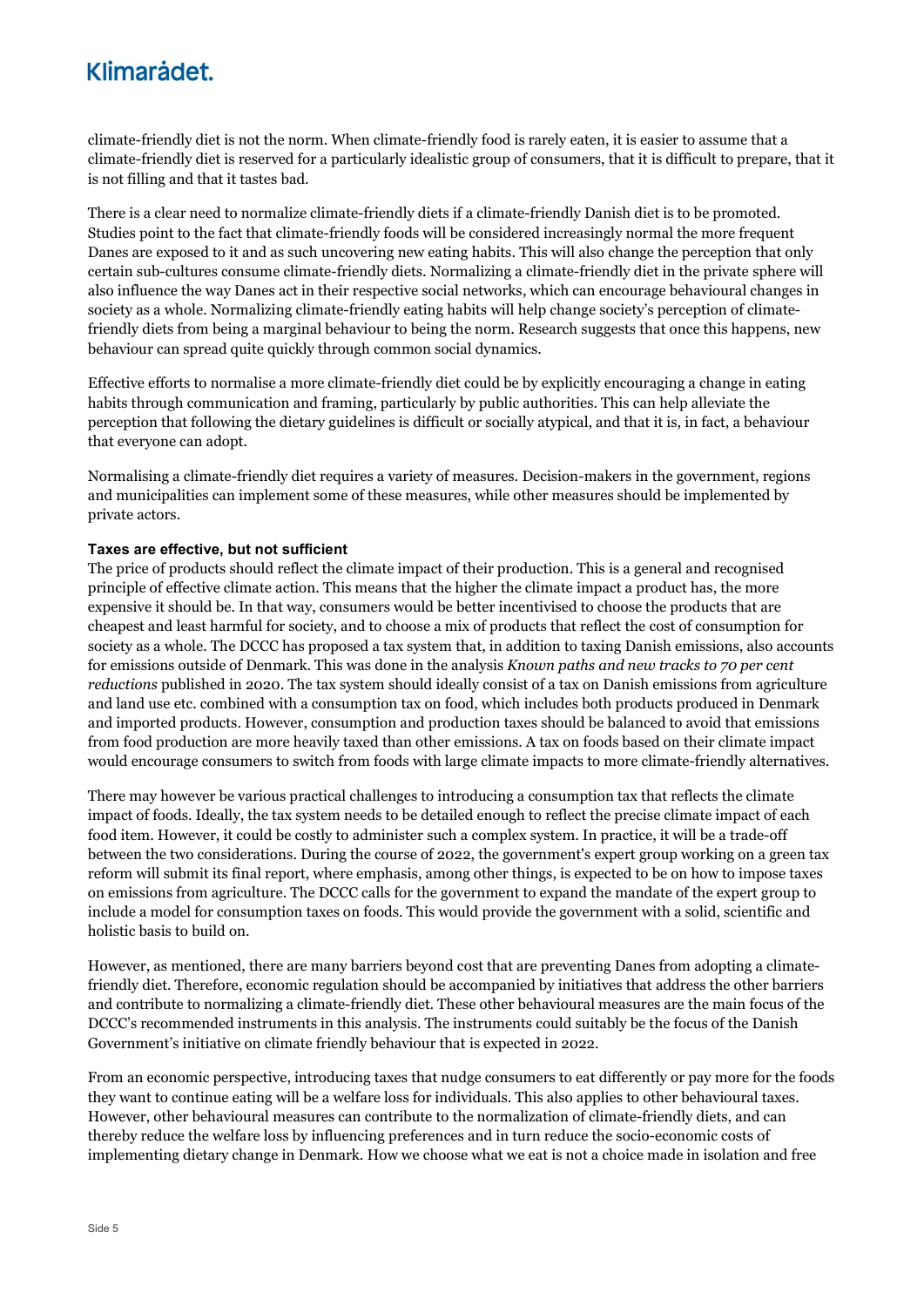from the influence of others, and it is therefore possible to minimize the individual's perceived loss by introducing measures that change the behaviour of consumers as a whole.

#### Public kitchens should serve climate-friendly food

Public kitchens can introduce many people to climate-friendly food as the kitchens serve approximately 650,000 meals a day throughout Denmark. Making these meals climate friendly will in itself contribute to mitigating climate change and will contribute to normalising a climate-friendly diet in the Danish population as more people are provided with and exposed to climate-friendly food.

The DCCC recommends that public kitchens at the national, regional and municipal level set targets for providing climate-friendly food. There are already a number of public initiatives aimed at reducing the carbon footprint of public procurement and some municipalities have set targets for reducing the carbon footprint of their kitchens. It is good that the transition is already happening in some places, and the more people affected by the transition, the more it can contribute to the normalisation of a climate-friendly diet.

The DCCC recommends that Danish dietary guidelines form the basis for the objective to serve climate-friendly food in public kitchens, since they are a good benchmark for climate-friendly foods towards 2030. It will also make things easier for kitchen staff as it also ensures the health benefits of a dietary change. In order for the dietary guidelines to continue to be climate-friendly, the climate impact of the diet needs to be monitored so the guidelines continue to reflect a healthy and climate-friendly dietary composition.

Experience from previous dietary guidelines shows that public kitchens do not automatically follow the official dietary guidelines in Denmark. Therefore, the objective of following the new dietary guidelines in public kitchens needs to be supported by additional initiatives and cooperation with private actors. It is important that kitchen staff have the necessary professional knowledge to adapt to the guidelines. A number of additional efforts may be necessary to ensure that people eat the climate-friendly food served by the kitchens. For example, people are more willing to eat plant-based food if it is not called a vegetarian dish, and is just presented with a list of ingredients. Public kitchens could also collaborate with private kitchens and share their experiences. The aim of this would be to encourage private kitchens to follow the new dietary guidelines.

### Two climate labels can guide the consumers

One of the barriers consumers face when shopping is that they simply do not know enough to make a climatefriendly choice. A climate-labelling scheme for food is an effective guide to more climate-friendly eating habits. It will help make the climate impact of food more visible and contribute to the normalisation of climate-friendly foods. According to a consumer survey, labels are very important to consumers and as many as 86 per cent use labels to guide them when shopping. There is currently no official climate label for foods in Denmark, but there are many other food labels that, among other things, help consumers make healthy or environmentally friendly choices while shopping. A labelling scheme also gives companies and retailers the opportunity to show that they and their products are socially responsible.

For a labelling scheme to be successful, consumers need to feel that they can trust the label. Credibility can be achieved through a number of factors: The label should be issued by a government body (e.g. the Danish Veterinary and Food Administration), the label should be official and there should be a broad consensus on criteria among stakeholders, criteria underlying the label should be established by law, and compliance should be verified by a credible party. Both in Denmark and internationally, the retail industry and food industry have started to advertise or test labelling schemes to satisfy consumer wishes to make more climate-friendly choices. However, if more than one climate label is developed by private actors, there is a risk of creating label fatigue or consumer confusion. Furthermore, some producers promote products as carbon-neutral or as having a percentage carbon reduction for parts of the product or similar. Producers may calculate these emissions using very different methods, which is not good for consumer trust.

The DCCC recommends that the government lays down the foundation for a labelling scheme consisting of two government-controlled climate labels:

A climate label for food products in shops to help the climate friendly consumer choose what to buy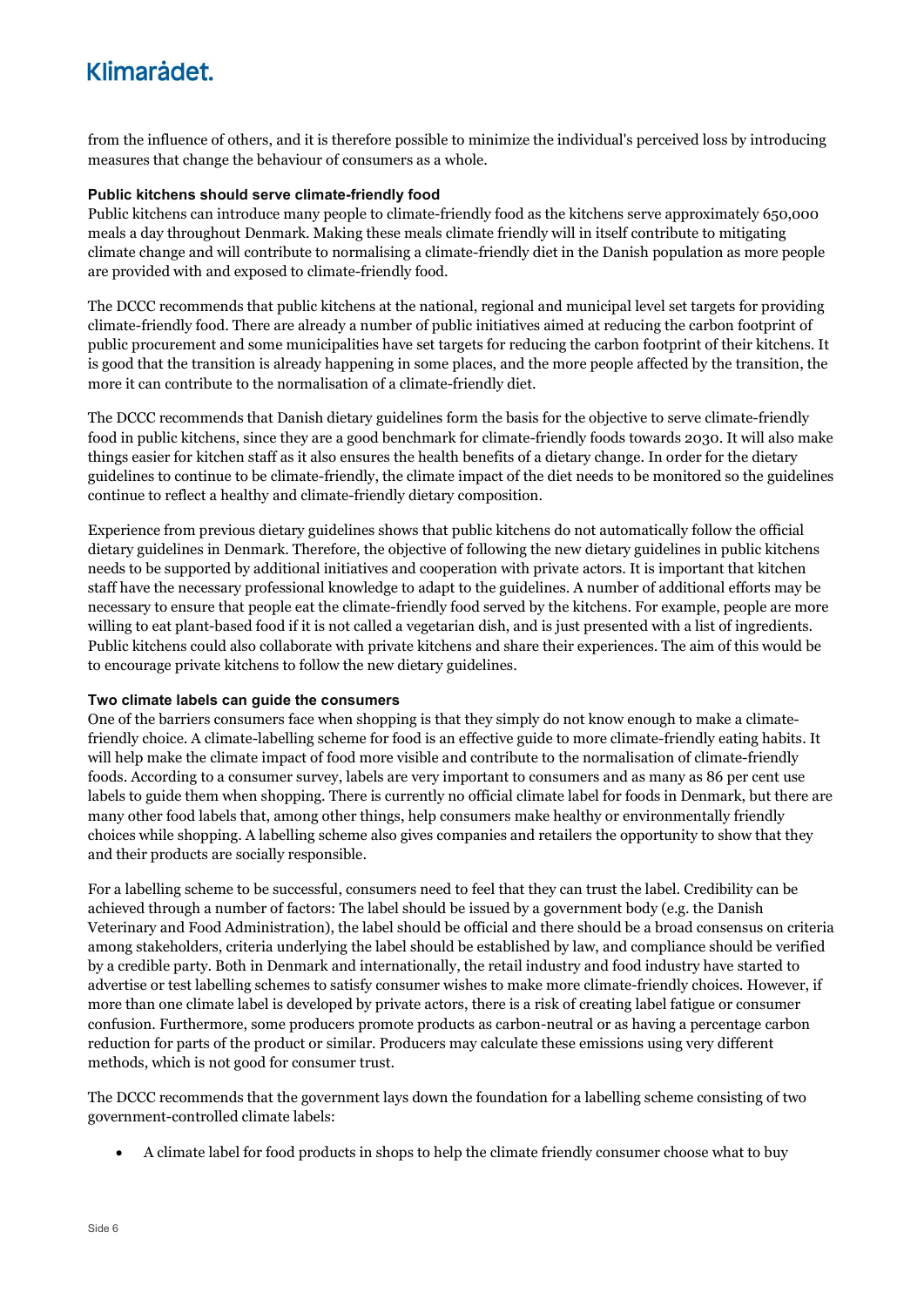A climate label for kitchens that makes it easier for consumers to identify kitchens that have become more climate friendly. The label should cover all public kitchens and allow for voluntary compliance by private kitchens (e.g. private canteens, restaurants).

The DCCC has not committed to a precise design of the climate labels, but suggests that the labels ought to be developed by a broad public-private partnership. The labels should be developed to meet the consumers' current need for guidance, to meet the objective of normalising climate-friendly diets and to ensure the optimal behavioural change by consumers and public procurement officers. To ensure consensus about the foundation of the label, the scheme could be based on the dietary guidelines, or it could be based on a government-controlled database on the climate impact of foods. In this regard, it is essential to monitor and take into account the development of a common climate or sustainability label in the EU.

The creation of the climate labels should be communicated broadly and supported by information campaigns and education programmes for relevant professionals. Climate labels will contribute to the normalisation of a climatefriendly diet by increasing the information available and by making it easy for individual consumers to make climate-friendly choices. Climate labels should be developed and marketed in cooperation with industry, as this would ensure three things: The design is made relevant to the consumer, there will be a broad consensus on methodology and the scientific basis, and marketing can be linked to existing industry communication channels.

#### Publicly supported campaigns seek to promote marketing of animal-based products in Denmark

In Denmark, a significant amount of public funding is allocated each year to various projects aimed at promoting animal-based products both in Denmark and internationally. The projects are funded by the Danish agricultural funds. In 2021, three times as much funding was allocated to the promotion of animal-based foods than to plantbased foods in Denmark. The EU also funds campaigns aimed at promoting food products. An analysis shows that 70 per cent of the EU funds that Denmark received for campaigns from 2016 to 2019 was spent on promoting animal-based foods, while only 12 per cent was spent on promoting fruits and vegetables.

Campaigns that are counterproductive to the new dietary guidelines make it harder to normalise climate-friendly diets. Campaigns that communicate the positive qualities of meat and other animal-based products promote the perception that a high intake of animal-based products is normal and that only a small minority eat a more plantbased and therefore climate-friendly diet. The DCCC notes that consumers may become more confused when animal-based products are promoted to the Danish population with public funds, while they are simultaneously being encouraged to eat more plant-based products.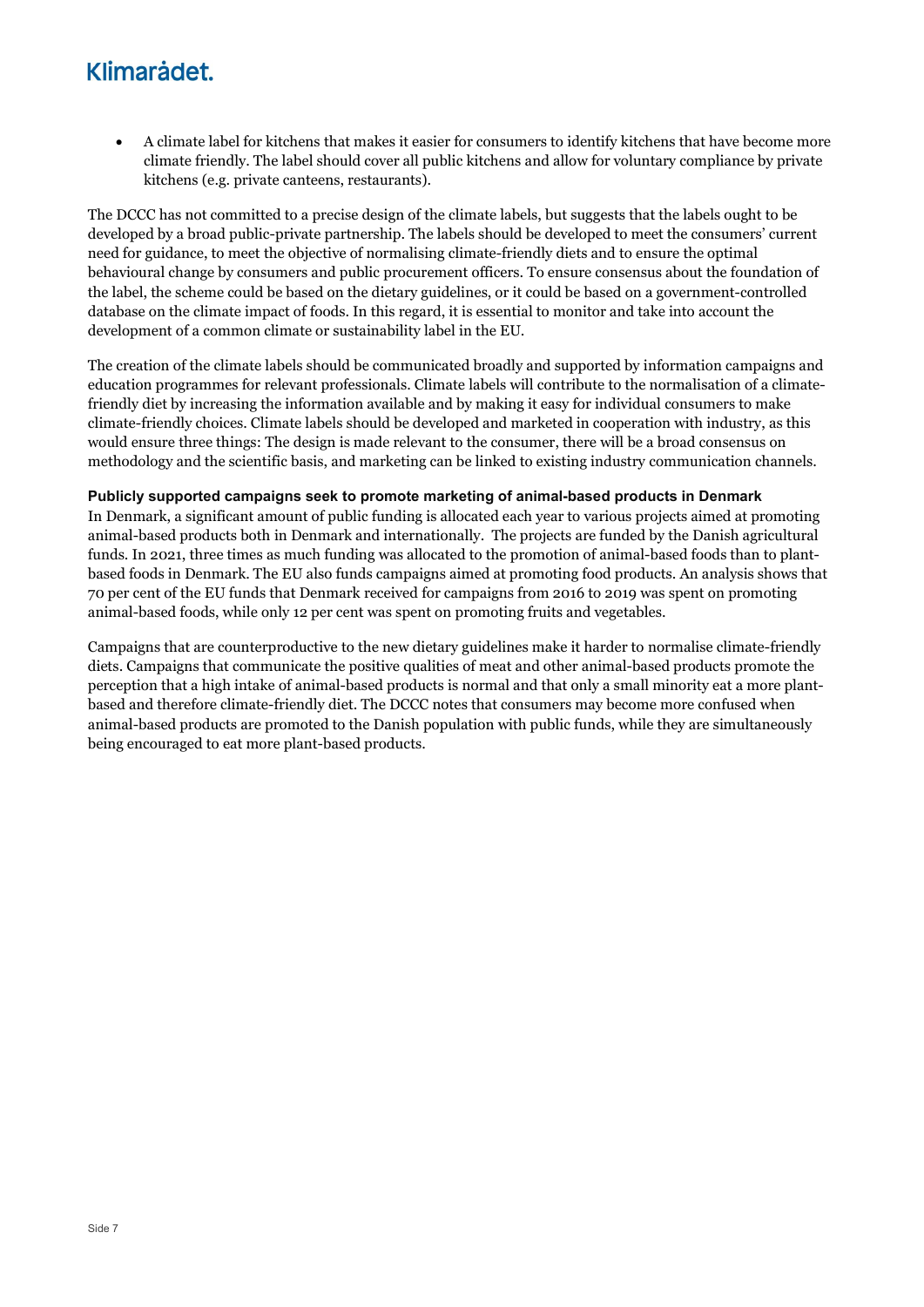#### Conclusions and recommendations from the Danish Council on Climate Change

Based on the report's analyses of Danish food consumption, the DCCC has the following main conclusions:

- Current Danish food consumption challenges Denmark's ambition of taking the lead in climate change mitigation, as the Danes have one of the largest climate footprints from food consumption in the world, primarily due to a very high consumption of animal-based products.
- Reducing consumption-based emissions from food in Denmark will support the Climate Act's objective that Denmark contribute to reducing global emissions.
- The official Danish dietary guidelines are sufficiently climate-friendly up until 2030. The dietary guidelines should be updated regularly up until 2050 to ensure that they always reflect a healthy and climate-friendly diet. This would ensure that Denmark's efforts regarding food consumption are in line with Denmark's ambition to take the lead in climate mitigation and support the global perspective of the Climate Act.
- Following the Danish dietary guidelines will have a significant positive impact on the climate. The impact will primarily be achieved by eating less animal-based foods.
- If all Danes were to follow the dietary guidelines, this would result in a global greenhouse gas emission reduction of 2.6-3.9 million tonnes per year. The long-term climate impact of Danes changing their diet is estimated to only be slightly offset by increased animal consumption abroad.
- There are a number of barriers that prevent Danes from eating a more climate-friendly diet. These barriers can explain why there are no signs that consumers have significantly changed their food habits, despite considerable public focus on the climate impact of food consumption in recent years.
- Normalising a climate-friendly diet can reduce the barriers to changing diets in Denmark. It can make it easier for consumers to switch to a more climate-friendly diet. Normalisation requires a wide range of initiatives that address the different barriers.

The DCCC has the following recommendations for ensuring the increase of a climate-friendly diet in Denmark:

- The DCCC recommends that the state, regions and municipalities set targets for public kitchens to serve climate-friendly food. If more people become familiar with climate-friendly food, this will contribute to normalising a climate-friendly diet among the Danish population. The DCCC recommends that the target for climate-friendly food in public kitchens should be based on the official Danish dietary guidelines, as the dietary guidelines are a good benchmark for climate-friendly diets up until 2030.
- The DCCC recommends that the government, in close cooperation with industry and researchers, establish a publicly accessible, government-controlled climate database on the climate impact of food products. The database should consist of information for consumers, because especially in this area many actors use different climate databases. The climate database should be government-controlled and should be developed and continuously updated in cooperation with relevant actors to ensure common ownership and that developments in the EU in this area are taken into account.
- The DCCC recommends that the government establishes the foundation for a labelling scheme consisting of two government-controlled climate labels: a climate label for food products and a climate label for professional kitchens. The DCCC has not taken a position on the precise design of the labelling scheme, but stresses that the labels should be developed in cooperation with private and public actors.
- The DCCC recommends that the Danish government begin developing a model that makes it possible to place consumption taxes on certain foods with a high carbon footprint, so the price reflects the products climate impact. A tax on foods based on their climate footprint would send a clear signal to consumers to not choose foods with large climate footprints but rather choose more climate-friendly alternatives.